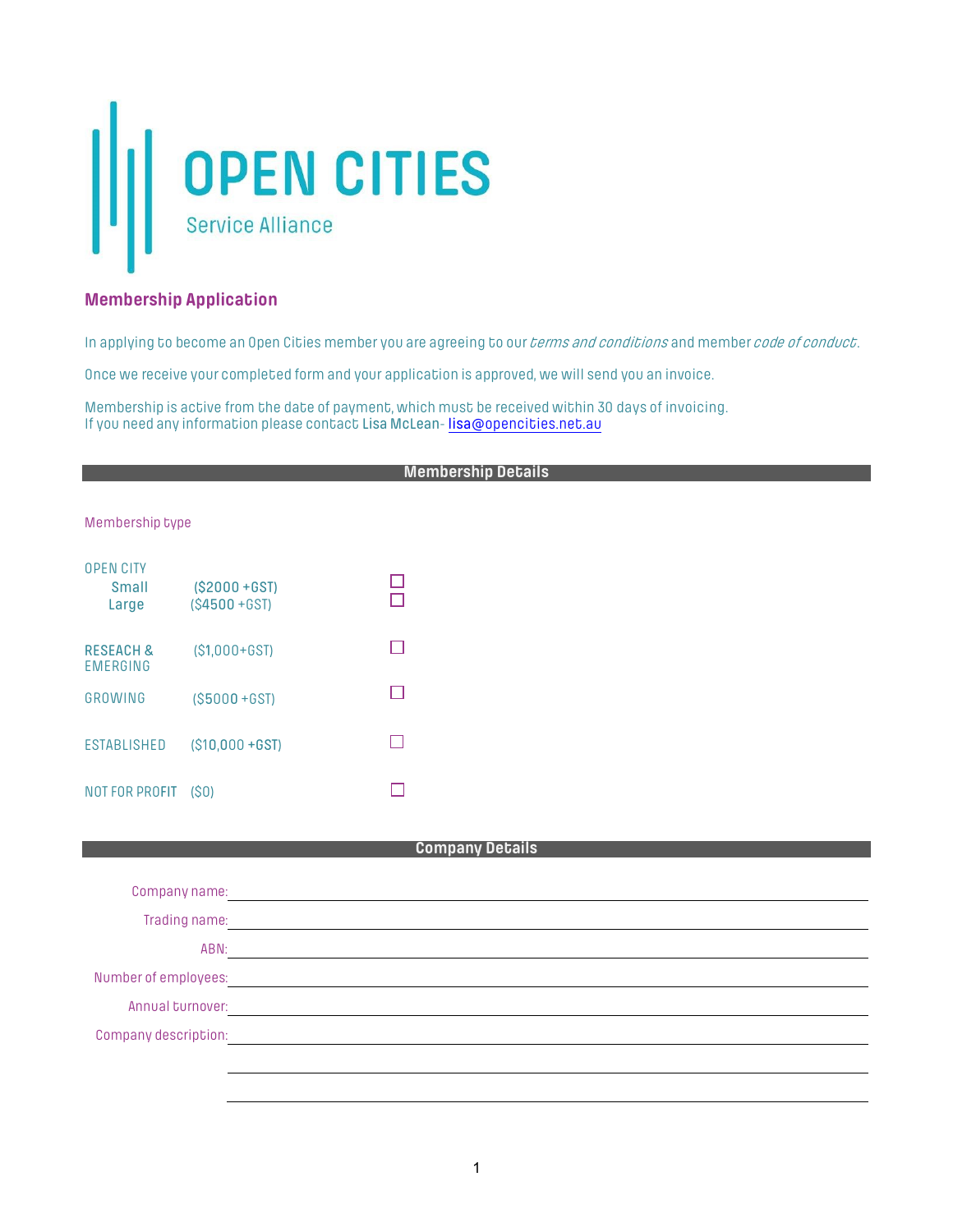### **Contact Details**

|                                                                  |  |                          | Position: And the contract of the contract of the contract of the contract of the contract of the contract of the contract of the contract of the contract of the contract of the contract of the contract of the contract of |  |  |
|------------------------------------------------------------------|--|--------------------------|-------------------------------------------------------------------------------------------------------------------------------------------------------------------------------------------------------------------------------|--|--|
|                                                                  |  |                          |                                                                                                                                                                                                                               |  |  |
| Street Address<br>Postal Address<br>As above:<br>$\Box$          |  |                          | State: Postcode:<br>State: Postcode:                                                                                                                                                                                          |  |  |
| Industry sector                                                  |  | <b>Industry Details</b>  |                                                                                                                                                                                                                               |  |  |
| Please select all that apply                                     |  |                          |                                                                                                                                                                                                                               |  |  |
| <b>DATA</b>                                                      |  | <b>RESEARCH OR DONOR</b> | H                                                                                                                                                                                                                             |  |  |
| <b>ENERGY</b>                                                    |  | GOVERNMENT               |                                                                                                                                                                                                                               |  |  |
| <b>MOBILITY</b>                                                  |  |                          |                                                                                                                                                                                                                               |  |  |
| <b>TELCO</b>                                                     |  | NG <sub>0</sub>          |                                                                                                                                                                                                                               |  |  |
| <b>WASTE</b>                                                     |  | <b>UNIVERSITY</b>        |                                                                                                                                                                                                                               |  |  |
| <b>WATER</b>                                                     |  | <b>OTHER</b>             |                                                                                                                                                                                                                               |  |  |
| If other, please specify:                                        |  |                          |                                                                                                                                                                                                                               |  |  |
|                                                                  |  | <b>Your Membership</b>   |                                                                                                                                                                                                                               |  |  |
| What are your main reasons for becoming a member of Open Cities? |  |                          |                                                                                                                                                                                                                               |  |  |
|                                                                  |  |                          |                                                                                                                                                                                                                               |  |  |